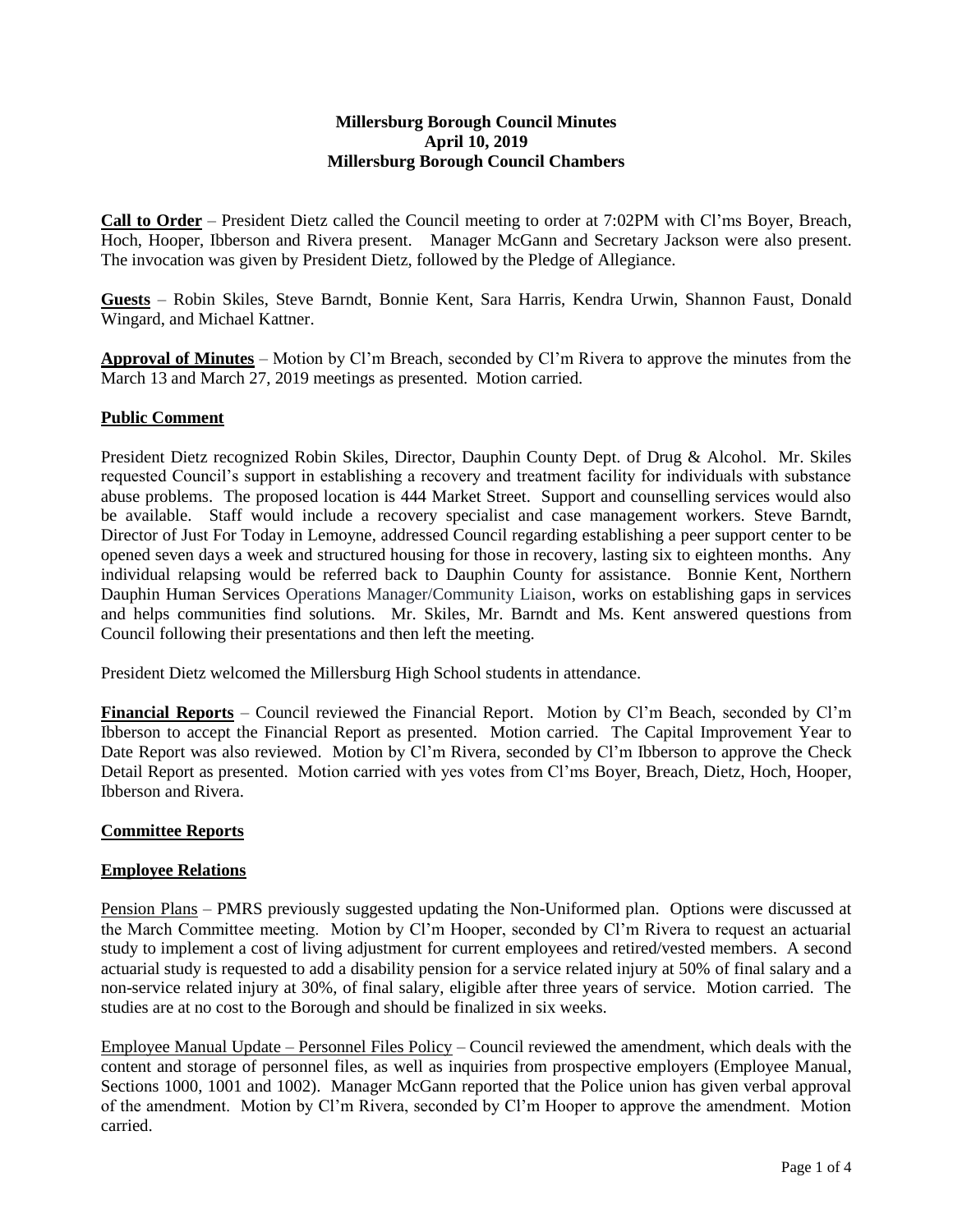PSAB Borough Management Caucus Memberships – Jackson, McGann – Council reviewed the invoices for membership renewal at \$25 each. Motion by Cl'm Hooper, seconded by Cl'm Rivera to approve paying both invoices to PSAB. Motion carried with yes votes from Cl'ms Boyer, Breach, Dietz, Hoch, Hooper, Ibberson and Rivera.

**Finance and Risk Management** – Cl'm Breach had nothing to report.

## **Parks and Recreation**

Riverfront Clean  $Up - Cl$ 'm Boyer reported that clean-up is pending.

Concession Stand Serving Window – Council reviewed a quote from Ramberger Construction to install a serving window in the Welcome Center Concession Stand. Motion by Cl'm Hoch, seconded by Cl'm Rivera to approve the quote at \$1,797 to provide and install the window, plus an additional \$20 to drill the hole to vent the air conditioner. Motion carried with yes votes from Cl'ms Boyer, Breach, Dietz, Hoch, Hooper, Ibberson and Rivera.

# **Property**

Daniel Miller House Lease – Manager McGann reported that originally, Connie Deibler had two partners and both have left. The term of the current lease is November through November. She requested that the lease be re-written to accommodate the changes and to use a June 1 renewal date. Council reviewed the new lease. Motion by Cl'm Rivera, seconded by Cl'm Hoch to approve the lease as presented. Motion carried.

Energy Audit – Manager McGann reported that he and Cl'm Rivera will be meeting with a representative of PPEEC to discuss a possible energy audit.

**Public Safety** – Cl'm Ibberson had nothing to report.

Right to Know Request – Cl'm Boyer reported that he had Manager McGann complete a Right to Know request form to be submitted to the PA State Police requesting their response time for the March incident on West Union Street, which involved the death of a 29-year-old woman. McGann reported that he will file the request tomorrow.

Police Department Statistical Report – Cl'm Boyer wanted to know if the statistical report could be further broken down to reflect drug related medical responses. Cl'm Ibberson referred Cl'm Boyer to Mayor Ibberson with any specific questions.

Police Complaints – Cl'm Hoch reported that he received inquiries regarding the schedule of our police and complaints about having to use PA State Police because of PSP's lengthy response times.

Mr. Wingard, Ms. Harris, Ms. Urwin and Ms. Faust left the meeting.

### **Streets**

Pavement Marking & Sign Quote – Council reviewed a recommendation prepared by Manager McGann for crosswalk materials for pavement marking and signage. Quotes were received from US Municipal for the supplies. The matter was tabled for further discussion until the April Committee meeting.

ARLE Grant for School Speed Limit Sign – Manager McGann reported that application was made during the 2018 grant cycle. PennDOT reported that they have not yet reviewed the applications.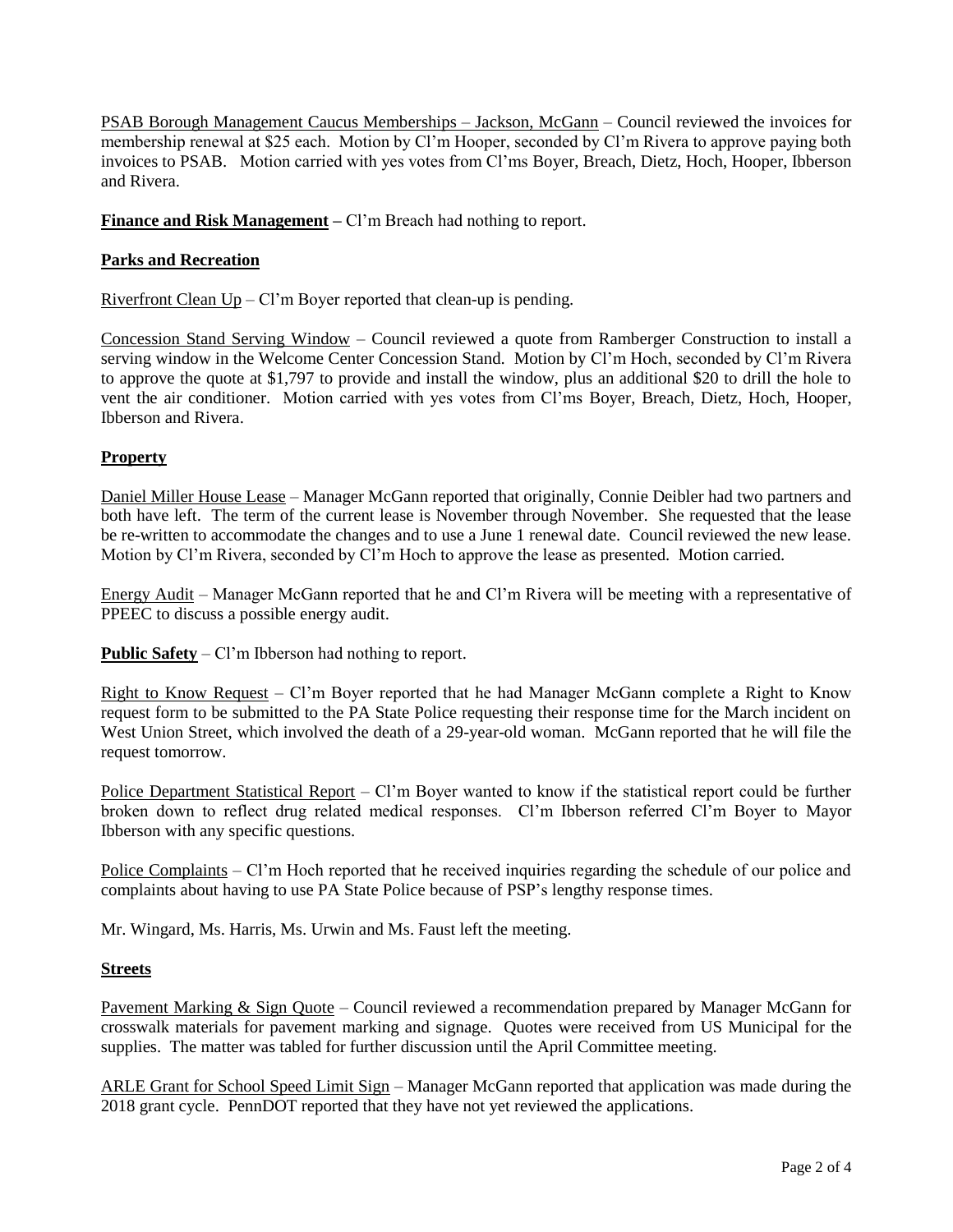Facility Use Agreement – Memorial Day Parade – The VFW Post 5507 has requested the use of Market Square and various Borough streets on May 27 from 7:00AM to noon for the annual Memorial Day ceremony and parade. Motion by Cl'm Breach, seconded by Cl'm Hoch to approve the agreement as presented with the user fee being waived. Motion carried.

**Economic Development –** Cl'm Dietz reported that the Cherry Blossom Festival is coming up.

**Mayor's Report –** Manager McGann reported that the Police Department will be receiving a grant for \$6,000 to cover expenses related to their reporting system.

**Manager's Report** – Written report provided to all Cl'ms. Additionally, McGann reported that the street light conversion project is scheduled for May 20-24, depending upon the weather. Berrysburg Borough Secretary has requested assistance for grant writing, on behalf of their Council. McGann has agreed to share tips via a meeting. Mileage is not reimbursable for attending said meeting. McGann will be speaking to Millersburg Area High School students next Tuesday.

### **Unfinished Business**

Adoption of Borough Ord. No. 2-19 Handicapped Parking – Council reviewed the latest draft with updated language. Council directed Manager McGann to contact Solicitor Kerwin to find out if an executive session may be called to discuss an applicant's disability and under what law may an executive session be called. Motion by Cl'm Hoch, seconded by Cl'm Rivera to adopt Borough Ordinance No. 2-19, effective May 9, 2019. Motion carried.

Borough Resolution No. 19-05 - Fees for Handicapped Parking – Tabled until April Committee meeting.

Bellefonte Resolutions – Council took no action on the sample resolutions regarding the PA Health Care Plan, the Keystone Communities Program or the Federal Historic Preservation Fund.

### **New Business**

USDA Grant – Capital Improvement Purchases – Manager McGann met recently with representatives from the US Department of Agriculture to discuss the Borough's grant application for the police vehicle. Too much time has elapsed for USDA to award any funding for the Police vehicle. The new proposal is to provide 35% of the purchase price of four specific capital improvement items. A riding mower and mini split for the Manager's office are included in this year's budget and a utility vehicle and a gate for the MYO compost site would need to be included in the 2020 budget. The four items total \$39,000 and the grant would be for approximately \$13,000. Motion by Cl'm Rivera, seconded by Cl'm Boyer to direct Manager McGann to apply for the USDA grant as presented.

Cl'm Boyer left the meeting.

**Communications** – All communications were made available to Cl'ms. There was nothing requiring Council action.

### **Organization Reports**

Upper Dauphin COG – Cl'm Dietz reported that he did not attend the March meeting. Information on the April meeting should be coming soon.

Millersburg Planning Commission – April (draft) meeting minutes were provided. Manager McGann called Council's attention to his memo regarding the Planning Commission's recommendations for completing action items in the 2007 Comprehensive Plan. Manager McGann will provide President Dietz with a scope